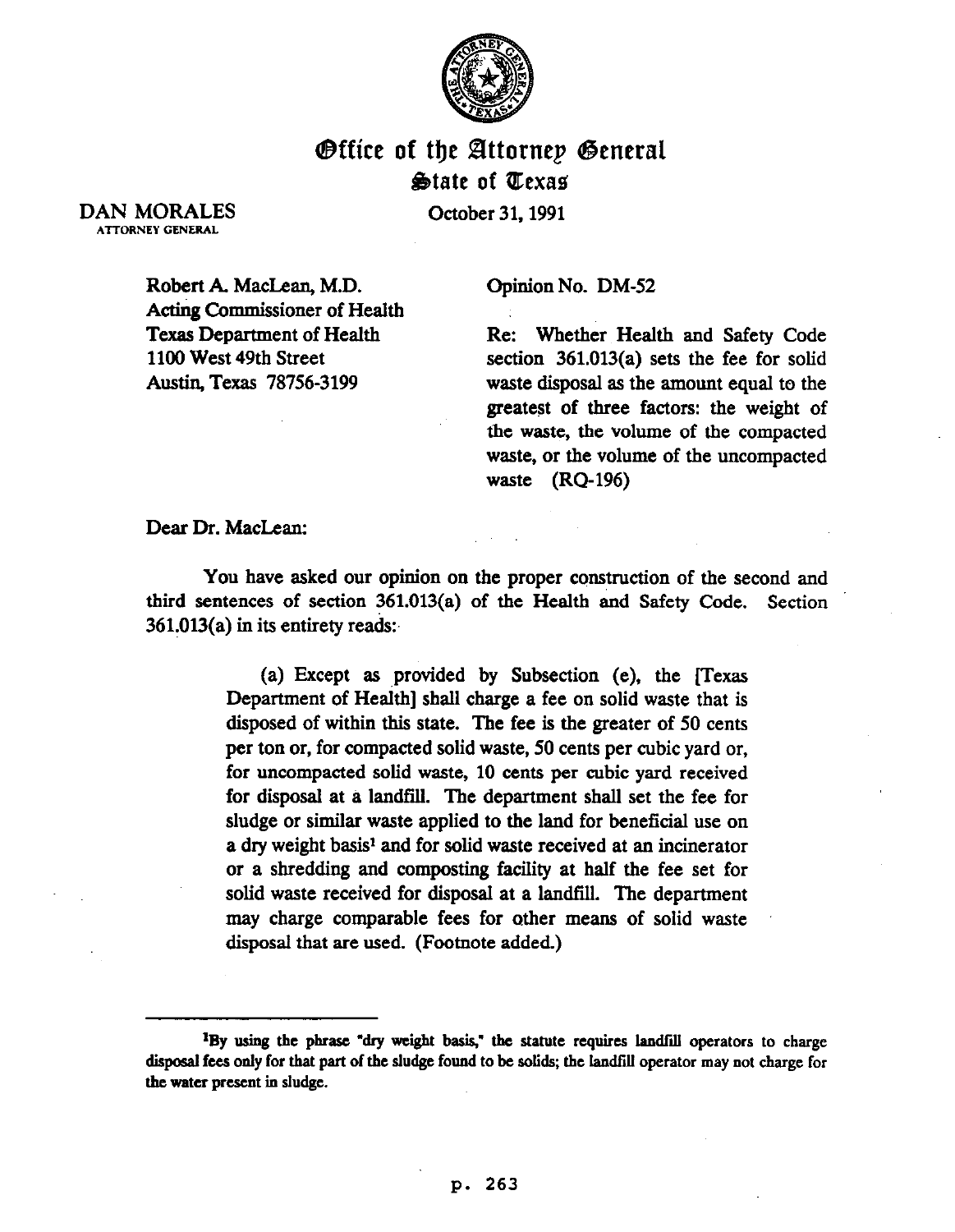In section 9.13 of House Bill 11, enacted during the first called session, the 72d Legislature amended the second sentence of section 361.013(a) to read as we have quoted it above: 'The fee is the greater of 50 cents per ton or, for compacted solid waste, 50 cents per cubic yard or, for uncompacted solid waste, 10 cents per cubic yard received for disposal at a landfill." Prior to its amendment, the second sentence of section 361.013(a) read: "The fee is 50 cents per ton or 17 cents per cubic yard of compacted solid-waste and 10 cents per cubic yard of uncompacted solid waste received for disposal at a landfill." (Emphasis added.)

Under section 361.013(a) before the legislature amended it in August of this year, the Department of Health (the department) collected on each load of solid waste a fee equal to either 50 cents per ton or, if the waste was delivered in compacted form, 17 cents per cubic yard and, if the waste was delivered in uncompacted form, 10 cents per cubic yard. In other words, regardless of the form of the solid waste, the landfill operator could calculate the proper disposal fee either by the ton or by the cubic yard (with different rates set for compacted and uncompacted waste, depending on the form in which the waste was delivered). Both of the two cubic yard rates produced fees approximately equivalent to 50 cents per ton.

As amended by the 72d Legislature, the second sentence of section 361.013(a) of the Health and Safety Code can bc interpreted in at least two ways. The first possible interpretation (Interpretation One) requires the department to calculate the disposal fee for a given load of waste by comparing the weight and volume of the waste, calculated *both* as compacted and uncompacted (regardless of the form in which the waste is delivered to the landfill). Thus, under Interpretation One, the department collects as a disposal fee the greatest of three possible fees. The second interpretation (Interpretation Two) also requires the department to calculate the disposal fee by comparing the weight and volume of the waste, but the department determines the cubic yard amount *eifkr* as compacted waste or uncompacted waste, depending on the actual nature of the load. Under Interpretation Two, the department collects the greater of two possible fees.<sup>2</sup>

**<sup>\*</sup>Interpretation Two provides for fees calculated in approximately the same way as calculated**  under the previous second sentence of section 361.013(a); the only difference (in addition to the **increased amount charged per cubic yard of compacted waste) is** that **the amended statute directs the**  department to collect the *greater* of the two possible fees.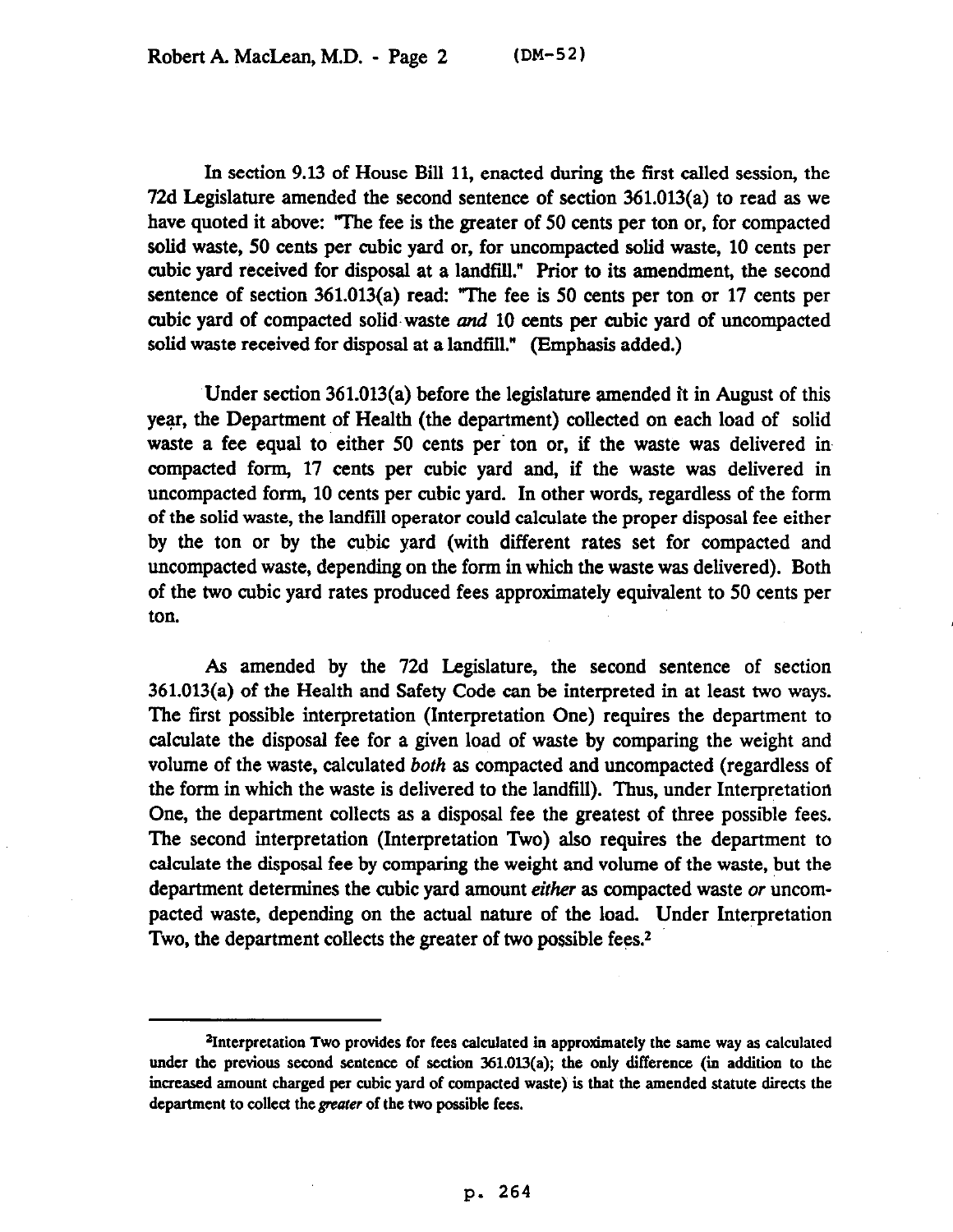The problem in interpreting the amended second sentence of section 361.013(a) stems from the fact that the legislature changed the "and" in the previous statute to an "or" in the current statute. Accordingly, the department asks whether the amended second sentence requires it to calculate all three possible fees and charge the greatest fee possible (that is, to follow Interpretation One).

The word "or" indicates a choice between two alternatives, generally corresponding to "either" or "either this or that." Gunn v. Phillips, 410 S.W.2d 202, 206 (Tex. Civ. App.--Houston 1966, writ ref'd n.r.e.) (citing *Morrison v. Swaim*, 220 S.W.2d 493 (Tex. Civ. App.-Eastland 1949, writ refd n.r.e.)); see ako Attorney General Opinion M-154 (1967) at 4. We believe the second sentence of section 361.013(a) includes two sets of choices between two alternatives, not one choice between three alternatives. The landfill operator must determine whether solid waste is compacted or uncompacted to compute the fee on a volume, or "cubic yard" basis. Then he determines which is greater, the fee computed per ton of weight, or the fee computed on volume. The first "or" in the sentence in question indicates the choice between computing the fee by weight or volume, and the second "or" indicates the decision between two volume-based fees, depending on whether the solid waste is compacted or uncompacted.

Moreover, construing the second sentence to require the department to charge the greatest of three possible fees is inconsistent with the legislature's use of .the word "greater." Normally, a word in its comparative form (-er) indicates a choice between two options, while a word in its superlative form (-ert) indicates a choice among more than two options. As the legislature used the comparative form, it appears to have intended the department to set the fee for disposing of a load of solid waste by choosing between two numbers, not *three.* 

Indeed, we must construe the second sentence to provide the department a choice between two fees if we are to give effect to all the language and every part of the statute where it is reasonably possible. Walden v. Royal Globe Ins. Co., 577 S.W.2d 296,300 (Tex. Civ. App.-Beaumont 1978, writ *ref* d n.r.e.); see *aho Black v. American Bankers* Inr. Co., 478 S.W.2d 434, 437 (Tex. 1972). In practice, Interpretation One of the second sentence of section 361.013(a) always will require the department to charge 50 cents per cubic yard as if every load of waste were compacted, because that amount always will be the greatest of the three possible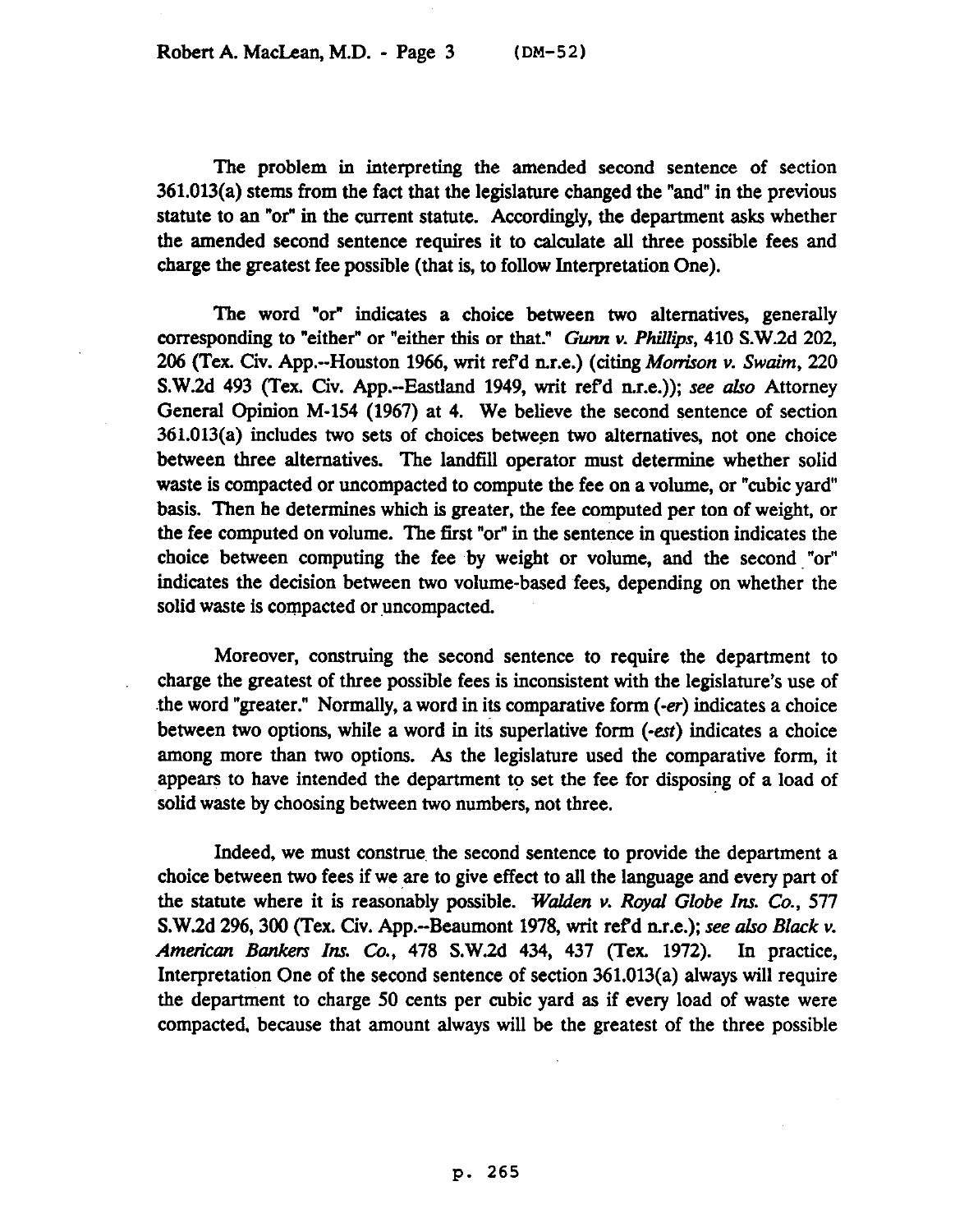amounts.3 To accept Interpretation One, then, we effectively would obviate the need for the department to calculate by the ton or by the cubic yard "uncompacted," and so would render inoperative two clauses of the second sentence of section 361.013(a). On the other hand, by accepting Interpretation Two, we give effect to the additional clauses, as the department will have to calculate different fees dependent on whether the waste is in compacted or uncompacted form. In our opinion, Interpretation Two gives effect to a greater part of the second sentence than Interpretation One.~ We therefore conclude that the amended second sentence of section 361.013(a) permits landfill operators to continue using the two basic methods of calculating the disposal fee, either by the ton or by the cubic yard.

Your second question, centering on the third sentence of section 361.013(a), asks whether "the fee for sludge or similar waste applied to the land for beneficial use on a dry weight basis and for solid waste received at an incinerator or a shredding and composting facility" requires a determination of fees pursuant to the second sentence of the provision. You state that the department considers sludge to be compacted, since technically it cannot be compacted further.<sup>4</sup> Additionally, you state that the department usually considers incinerator wastes only by the ton, since the incinerator capacity is measured by the tonnage burned.

When the 72d Legislature amended section 361.013 this past August, it changed only the second sentence of subsection (a). The third sentence remains unchanged from the time it was enacted as part of Senate Bill 43 during the sixth called session of the 71st Legislature. S.B. 43, Acts 1990,71st Leg., 6th C.S., ch. 10, art. 2, § 3, at 53. The legislative history and bill analysis of Senate Bill 43 and its unenacted predecessor in the regular session of the 71st Legislature shed no light on the legislative intent behind the third sentence of section  $361.013(a)$ .<sup>5</sup> In such a

<sup>&</sup>lt;sup>3</sup>That the fee calculated as if the waste were delivered in compacted form and measured by the **cubic yard always is the greatest of the three possible fees underlines tbc dilemma lamltidl operators**  face. The correct disposal fee for a load of compacted waste is easy to calculate based on the amended statute, but landfill operators are unsure whether, when a load of uncompacted waste arrives, they must **charge the higher cubic yard 'compacted" rate or whether they can charge by the ton or by tbe cubic yard "uncompacted" rate, which results in a lower disposal fee.** 

**<sup>&#</sup>x27;For purpose of this opinion, we accept your assumption that sludge is compacted.** 

**<sup>5</sup>Regardiog the third sentence of section 36LOl3(a) of the Health and Safety Code, the House**  Research Organization's bill analysis basically restated the provision in section 361.013(a):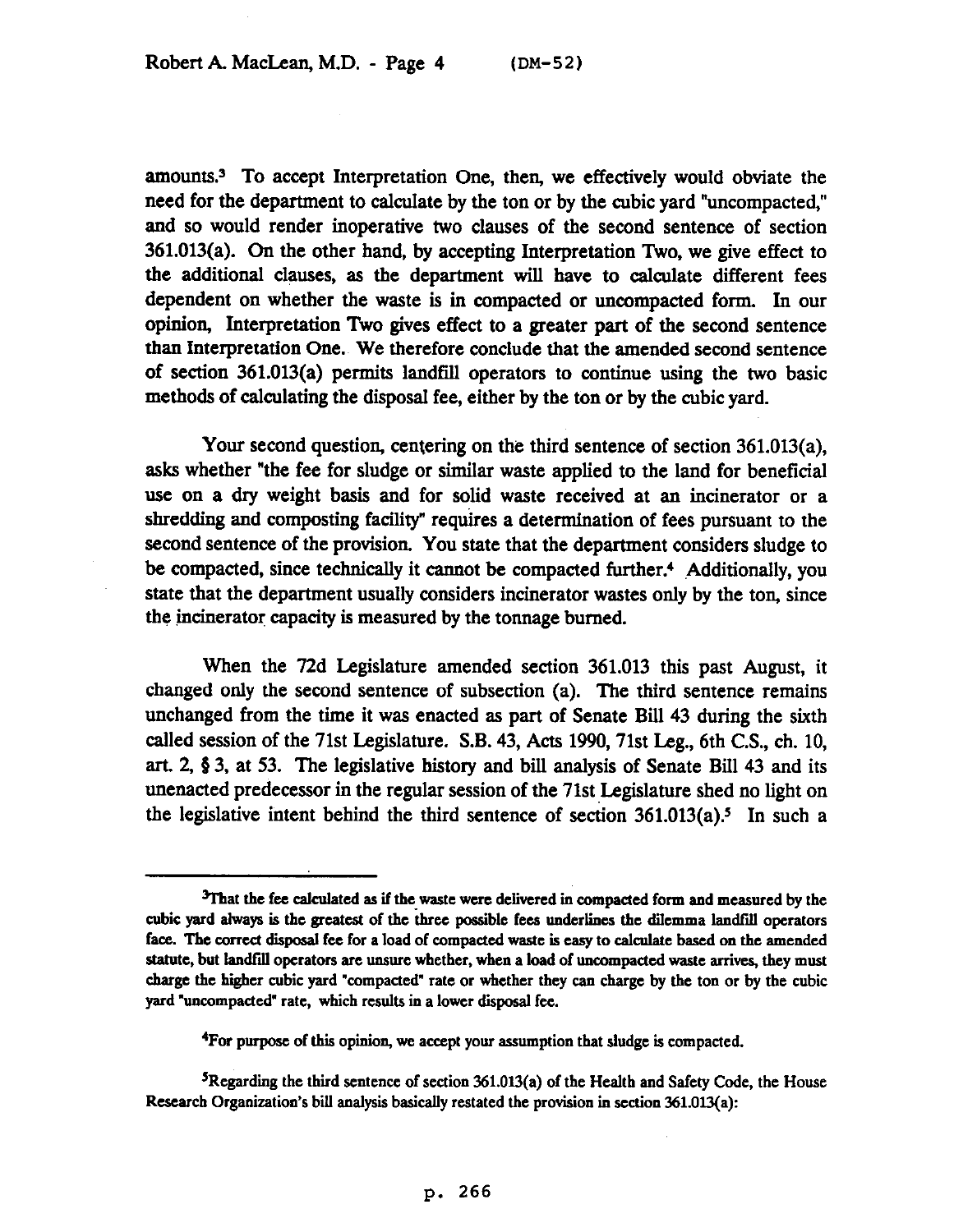situation, we must infer the legislature's intent from the plain meaning of the words it has chosen. Attorney General Opinions C-83 (1963) at 2; WW-1489 (1962) at 3; WW-1195 (1961) at 34.

On its face, this sentence requires the department to calculate the fee for sludge and similar waste applied to the land for beneficial use and for solid waste received at an incinerator or shredding and composting facility exactly the same as the department calculates the fee for other solid waste, except that the department is to charge only half as much. Thus, for each load of sludge received, the department must charge; on a dry weight basis, the greater of 25 cents per ton or 25 cents per cubic yard of compacted waste. For each load of solid waste received at anincinerator or shredding and composting facility, the department must charge the greater of 25 cents per ton or, if the waste is delivered in compacted form, 25 cents per cubic yard and, if the waste is delivered in uncompacted form, 5 (five) cents per cubic yard.

## **SUMMARY**

The second sentence of section 361.013(a) of the Health and Safety Code requires the department to charge a fee for solid waste disposal that equals the greater of two amounts: if the waste is delivered in compacted form, the department is to charge the greater of 50 cents per ton or 50 cents per cubic yard; if the waste is delivered in uncompacted form, the department is to charge the greater of 50 cents per ton or 10 cents per cubic yard. The third sentence of section 361.013(a) of the Health and Safety Code requires the department to charge as a fee for the disposal of sludge half of the amount it would receive for compacted solid waste received at a landfill. The third sentence also requires the department to charge as a fee for the disposal of solid waste received at an incinerator or a shredding and

**me department] would set fees for sludge or similar waste placed on land for beneficial USC and for solid waste received by an incinerator for a shredding and**  composting facility at one-half the fee set for that of solid waste at a landfill. It would **allow [the department] to set comparable fees for other means of disposing solid**  waste. [The department] could adjust these waste disposal fees depending on the **amount appropriated to the department by the Legislature.** 

**House Research Organization, Bii Analysis, S.B. 1519,7lst Leg., 6th C.S., at 2 (1989).** 

## **p. 267**